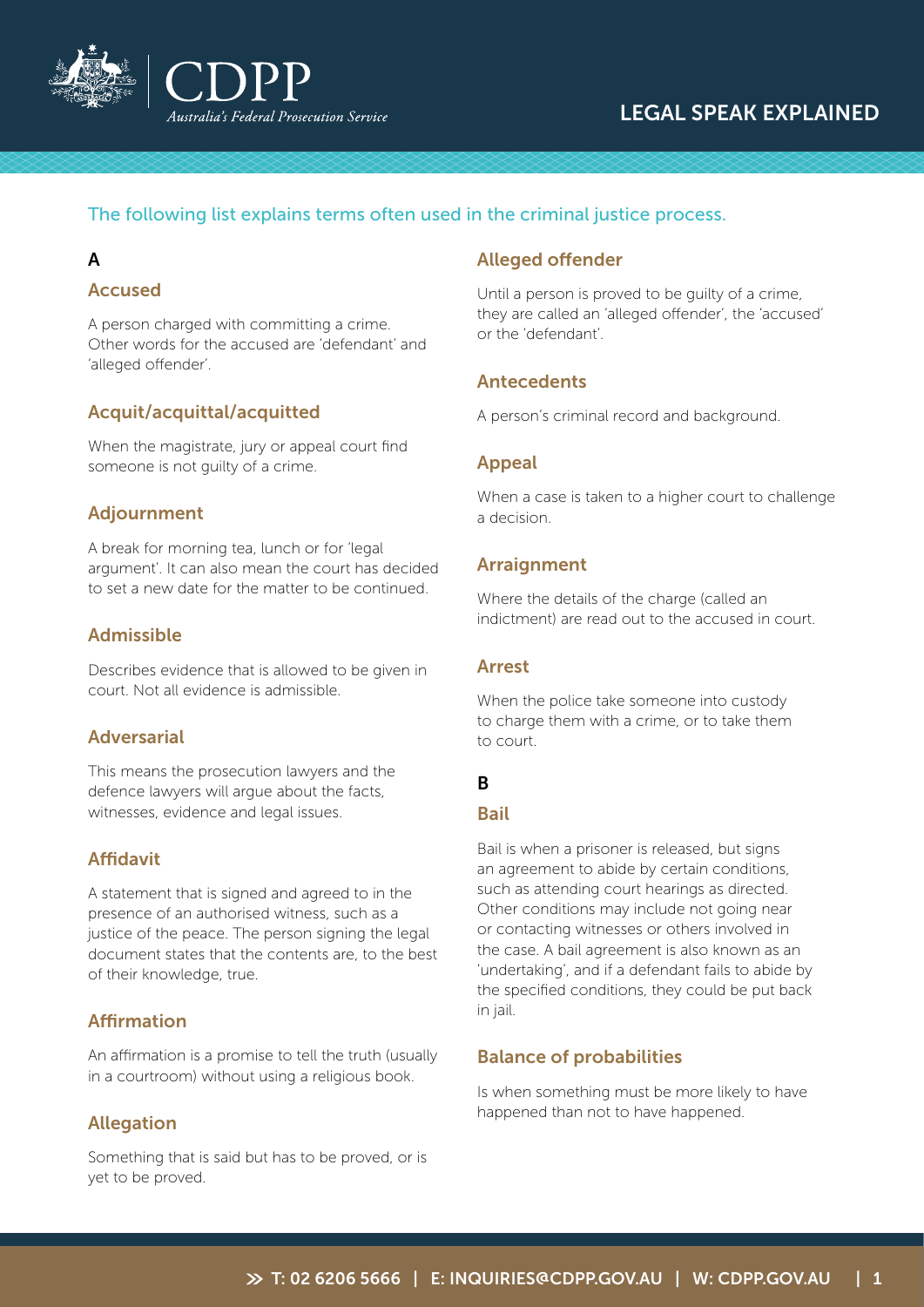#### Barrister

A senior lawyer who is usually involved in trials, and often has specialist knowledge.

### Bar table

A long table near the front of the courtroom where the defence and prosecution lawyers sit.

### Bench

The elevated seat at the front of the court where the judge or magistrate sits.

#### Bench warrant

An arrest warrant ordered by the court.

#### Beyond reasonable doubt

The test used by a jury, judge or magistrate to decide if someone is guilty or not guilty of a criminal offence. It must be proved beyond reasonable doubt that someone committed a crime before they can be found guilty.

#### Breach

When someone doesn't do what a court order has stated, they are in breach of that order. For example, they 'breach' bail if they do not abide by the relevant conditions.

# Brief or brief of evidence

A collection of material including statements from witnesses, experts and medical professionals, as well as photographs, which is used by the CDPP to decide whether there is enough evidence to start a prosecution. Briefs are prepared by police or investigators within the relevant agency.

# C

# **Charge**

The allegation that someone has committed a specific crime, or offence.

### Closed circuit television (CCTV)

Vulnerable witnesses or child witnesses may be allowed to give evidence to the court from somewhere other than the courtroom, and this evidence is seen and heard in the court via a CCTV link.

### Closed court

Sometimes the judge or magistrate may order the court to be closed. This means only certain people are allowed to come into the courtroom to watch, or take part in, a case. There may also be restrictions on what the prosecutor can tell you about what happened in court on that day. Courts may be closed by the magistrate or judge when a vulnerable witness, such as a child, is giving evidence.

#### Committal hearing

At a committal hearing, a magistrate will consider the evidence and decide if it's enough for the defendant to be tried in either the Supreme, County or District Court. At a committal hearing, there is no jury and the magistrate makes all the decisions and judgments.

# Common Law

Laws that are based on earlier court decisions, rather than the laws created by Parliament, which are called legislation.

# Commonwealth Director of Public Prosecutions (CDPP)

The CDPP prosecutes crimes against Commonwealth law. We decide whether or not a case is strong enough to go to court, and what charges should be laid. We don't investigate crimes—other agencies such as the Australian Federal Police do this. When deciding what crimes to prosecute, we follow guidelines set out in The Prosecution Policy of the Commonwealth.

#### Commonwealth offence

A criminal offence against a Commonwealth or federal law (rather than a state or territory law).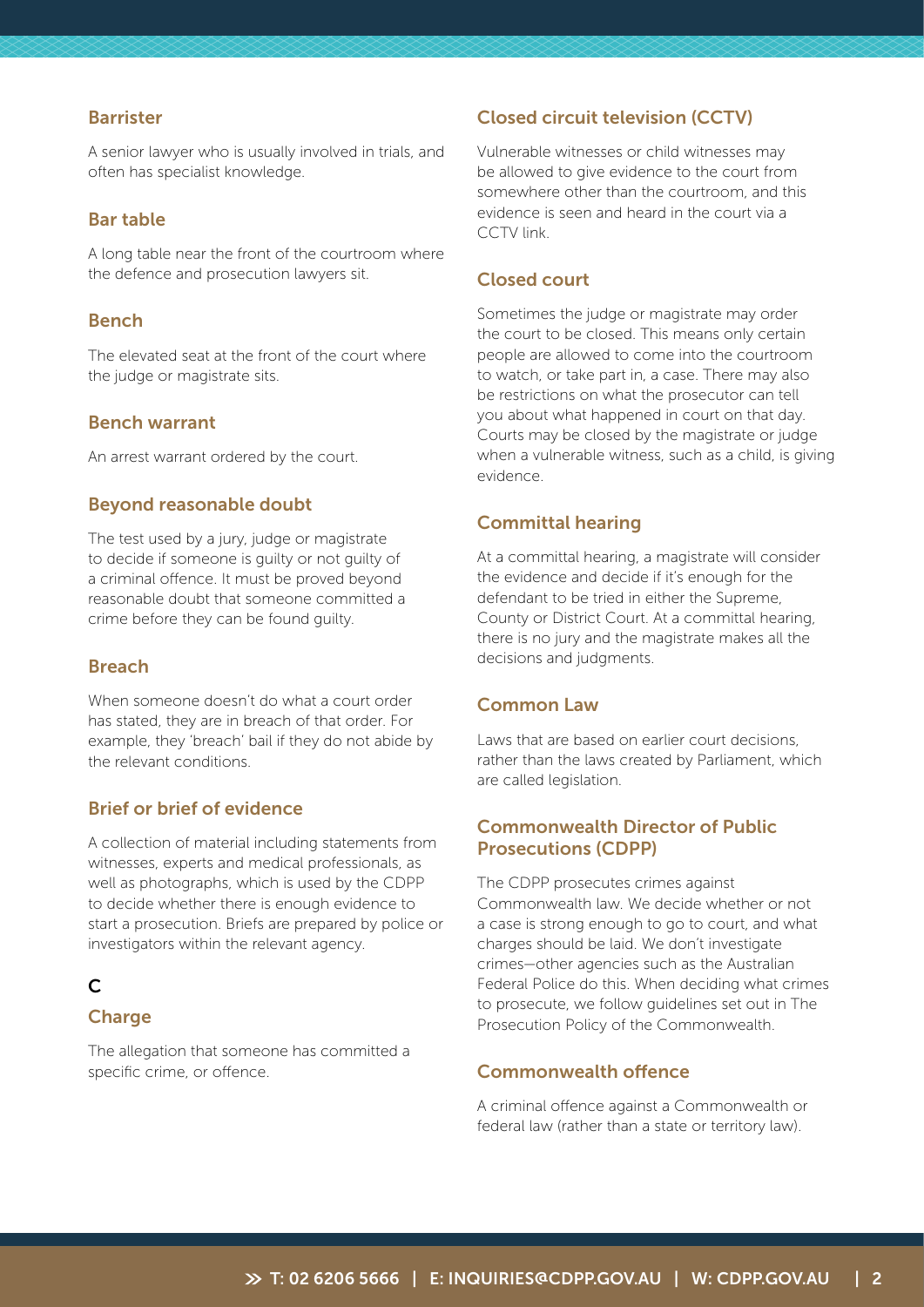### **Complainant**

Is the victim of the crime being prosecuted.

### **Conference**

A meeting with a prosecutor to talk about your case.

# Convicted

When a person accused of a crime is found guilty.

# Counsel

A barrister who acts for the defence or the prosecution during complex matters, or where specialist expertise is needed.

# Counsel for the prosecution

Another name for a prosecutor.

# County Court

A higher court that operates in some states and territories. It is the same as a District Court.

# **Court**

The building where the case is heard. (See our going to court video to find out who's who in a typical courtroom.)

# Court officer/bailiff

The court officer/bailiff helps the judge and people coming into the court. They administer oaths and affirmations to witnesses. Tell the bailiff if you have any concerns for your safety. (See our going to court video to find out who's who in a typical courtroom.)

# Court reporter

The court reporter records what happens in court. Some courts record trials electronically.

# Corrective services officer

The corrective services officer provides security to people in custody.

# Crime

An illegal act.

# Criminal history

A record of the crimes someone has been found guilty of committing.

### Cross-examination

When a witness is asked questions about their evidence by the lawyer for the opposing side or party.

# The Crown

In higher courts, the prosecution may be referred to as 'the Crown'. This is because prosecutors that work for the CDPP are representing the Queen in her role as the head of the Commonwealth.

# **Custody**

A person in custody may be held in a remand centre, police watch house, or serving a sentence in jail.

# D

### **Defence**

The lawyers who represent an accused person in court.

# Defendant

The defendant is the person accused of breaking the law. They may also be known as 'the accused' or 'alleged offender'.

# Defence lawyer

The defence lawyer represents the person charged with breaking the law.

# **Deliberations**

When a jury is deciding whether the accused is guilty or not guilty. The jury leaves the court and goes to a private room, called the jury room, to decide the verdict.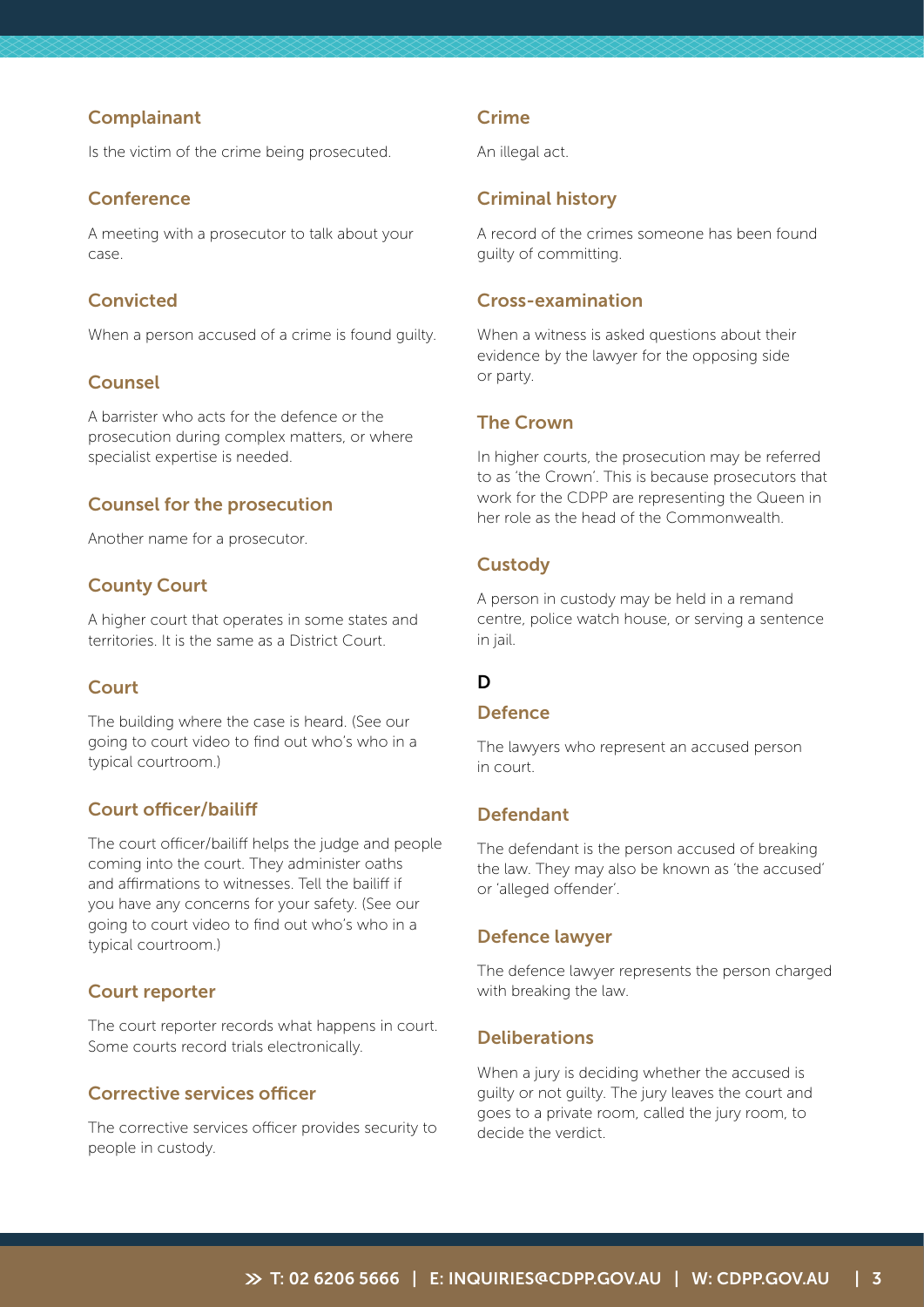# **Deposition**

A deposition refers to witness statements or affidavit material that is provided to the court without the person being present for crossexamination.

# District Court

The District Court is the same as the County Court, but they are called different things depending on what state or territory you live in.

### Dock

Where the defendant usually sits in court. Not all courts have a dock. (See our going to court video to find out who's who in a typical courtroom.)

### E

### Electoral roll

To be eligible to be called as a member of the jury, you need to be on the electoral role. The electoral roll is a list of names of people registered to vote.

#### Empanel a jury

The process of choosing a jury (12 people) from a larger group that has been called to carry out jury duty.

#### Evidence

Information given to the court by witnesses and used during the case. All evidence, including physical evidence like fingerprints or clothing, needs to be presented to the court by a witness, such as forensic officer or the investigator.

### Evidence-in-chief/examination-in-chief

When the prosecutor asks the prosecution witness questions.

#### **Exhibits**

Exhibits include evidence such as documents, photographs, clothing or other items relevant to the case.

# F

# Forensic evidence

Evidence found where the crime took place, such as fingerprints and DNA.

### Forensic medical examination/procedure

The victim and/or accused may have to have an examination or provide samples to help investigators. For example, they may have to give blood or have a DNA mouth swab.

# G

### **Guilty**

Being found guilty means a jury or magistrate has decided the defendant committed the crime they are accused of. Juries usually decide the verdict in the Supreme, County or District Court. In the Magistrates' or Local Court there is no jury, and the magistrate will decide whether the defendant is guilty or not guilty.

#### H

#### **Hearing**

A court hearing is when evidence is presented and legal arguments are heard. Hearings take place after the accused has pleaded not guilty.

#### Higher court

A court such as the Supreme, District or County Court hears more serious matters. A judge is in charge in a higher court, and a jury decides if someone is guilty or not.

#### Hung jury

When the jury can't agree whether the accused is guilty or not guilty.

#### I

#### In camera

When a case or discussion is carried out in private it is held 'in camera'. For example in a closed court, or the judge's private room.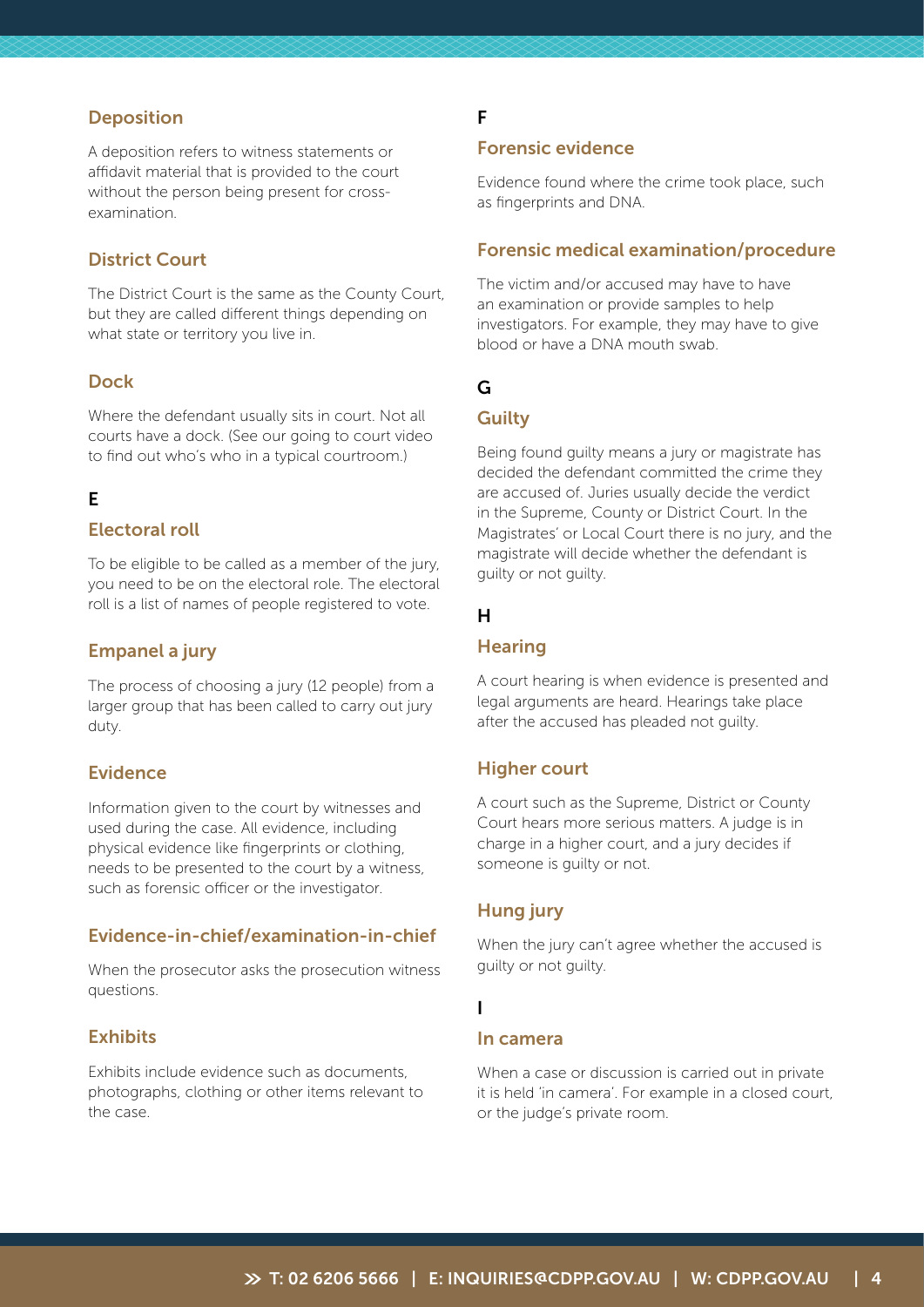### Indictable offence

A serious criminal offence that is usually heard in a higher court, such as the County, District or Supreme Court. Indictable offences require a trial by judge and jury. Examples of Commonwealth indictable offences include major drug importation cases, terrorism offences and fraud cases where the sum of money involved is large.

#### Indictment

A formal written accusation charging someone with an offence that is to be tried in a higher court.

#### Instructing solicitor

A solicitor who helps prepare a case for the barrister in court.

#### Interpreter

If a witness does not have strong English skills, an interpreter helps the court by translating what is said to them, and what they say.

#### Investigator

An investigator may be a police officer or someone from a government agency who collects evidence and prepares a brief for the CDPP. For example if the case involves tax fraud, the investigator may come from the Australian Taxation Office.

### J

#### Justice of the Peace (JP)

A Justice of the Peace witnesses oaths, statutory declarations and other legal documents.

#### **Judge**

The judge is in charge of the courtroom and sits at the high bench. The judge makes sure the trial is run fairly and decides the sentence.

#### Judge's associate

The judge's associate assists the judge in the courtroom and in their office. The associate carries out specific duties in the courtroom such as arraigning the accused and recording the judge's orders in writing.

#### **Juror**

A member of the jury.

#### **Jury**

The jury is made up of 12 people who listen to the evidence presented in a criminal trial, and decide whether the accused is guilty or not guilty.

# L

#### Legal argument

An argument between lawyers involving legal matters. The judge or magistrate is responsible for deciding which side is more correct in how to interpret the law.

### Local Court

A lower court that hears less serious matters known as 'summary offences'. A local court can also be referred to as a lower court or a Magistrates' Court, and the magistrate is in charge of proceedings. There is no jury.

#### M

#### **Magistrate**

The magistrate is the person in charge in the Magistrates' or Local Court. They make all decisions regarding the law and decide what the sentence should be if someone is found guilty.

#### Magistrates' Court

A lower court that hears less serious matters known as 'summary offences'. A magistrate is in charge of the court, which may also be known as the Local Court. There is no jury.

#### Matter

A court case is often referred to as a 'matter'.

### Media

The media refers to journalists, who often attend court to report on what's happened.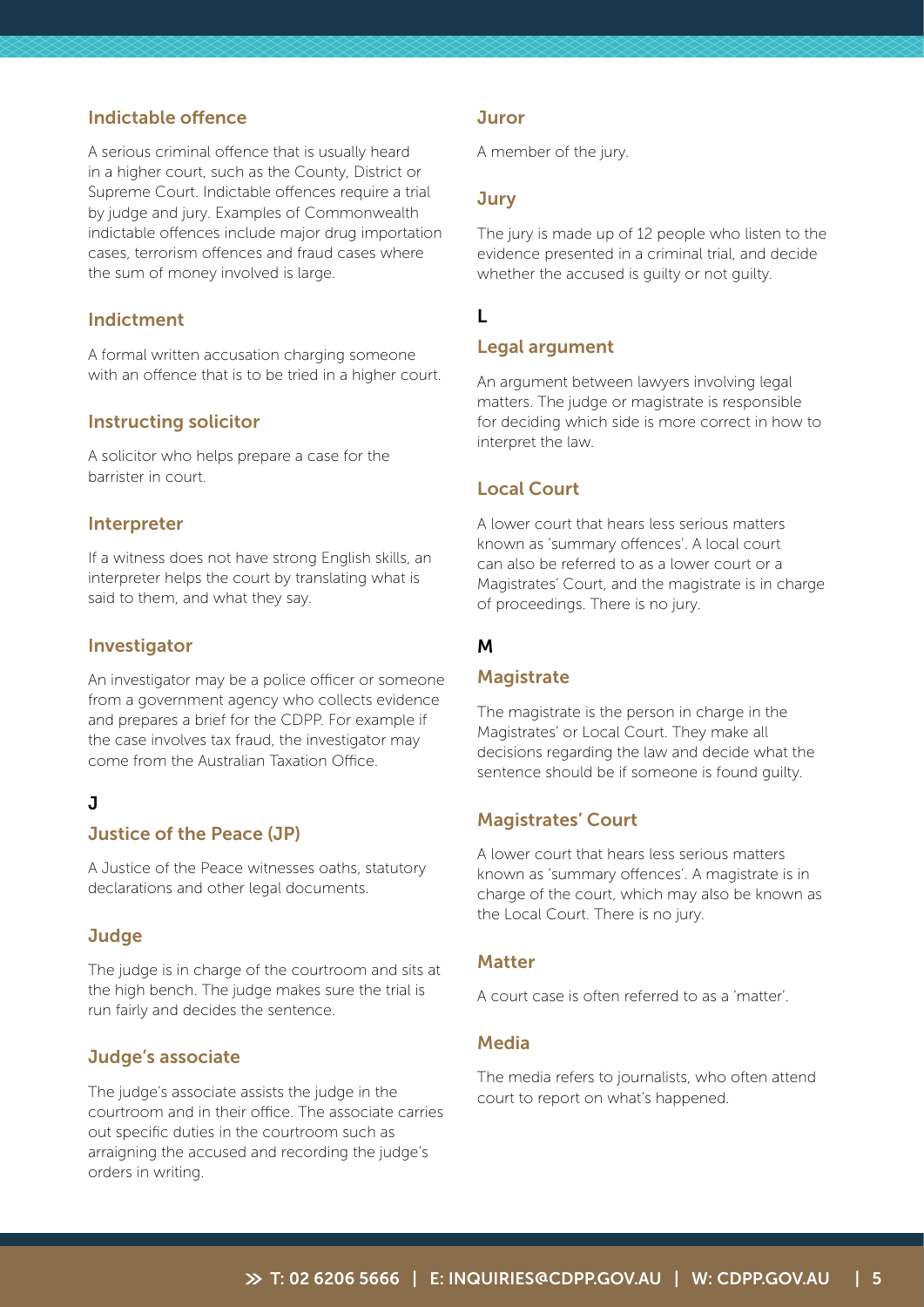### Mention

Where the case appears in court for a brief time, usually to update the court on how a matter is progressing, and deal with an administrative matter such as setting dates and deciding bail. Witnesses don't usually have to go to court for a mention. Normally witnesses don't have to go to court for a mention, however the prosecutor will let you know if you are required to appear.

#### **Mistrial**

A trial where there has been a mistake in the way it was carried out. This usually means the trial will need to begin again with a new jury.

### My learned friend

Lawyers often say this in court when talking about the opposing lawyers, particularly barristers.

#### N

#### No bill/no further proceedings

If the CDPP decides to stop a case, for example because there isn't enough evidence, this may be called entering a 'no bill' or 'no further proceedings'.

#### Notice of Discontinuance/Nolle prosequi

A Notice of Discontinuance, sometimes referred to as a nolle prosequi, describes a decision not to go ahead with one of the charges in an indictment.

#### Not guilty

A not guilty verdict means the judge or jury does not think the prosecution was able to prove 'beyond reasonable doubt' that the defendant committed the crime. At the start of all criminal proceedings, a defendant will be required to say how they plead to the charges. If a defendant pleads not guilty, the case will need to be heard by the court.

# O

### **Oath**

An oath is a religious promise to tell the truth, where someone puts their hand on a holy book such as the Bible or Koran.

#### **Objections**

When the defence or prosecution believe a question shouldn't be asked before the court, they can object and the judge or magistrate must decide whether to allow the question.

#### **Offence**

The crime a person is charged with.

#### **Offender**

A person who is found to have done something against the law. Until this happens, a person charged with an offence will be known as the alleged offender, defendant or accused.

#### Open court

When the public gallery of the court is open and anyone that is interested can attend. Most hearings in Australia take place in an open court.

#### Opening address

An introductory speech or submissions made by prosecutors and defence lawyers in court about their case and the evidence.

#### P

#### Paper committal

A paper committal is an administrative process to transfer an indictable matter from the Magistrates' or Local Court to the Supreme, District or County Court. No evidence is heard.

### Part heard

A matter is part heard when court proceedings have started but are adjourned to another date.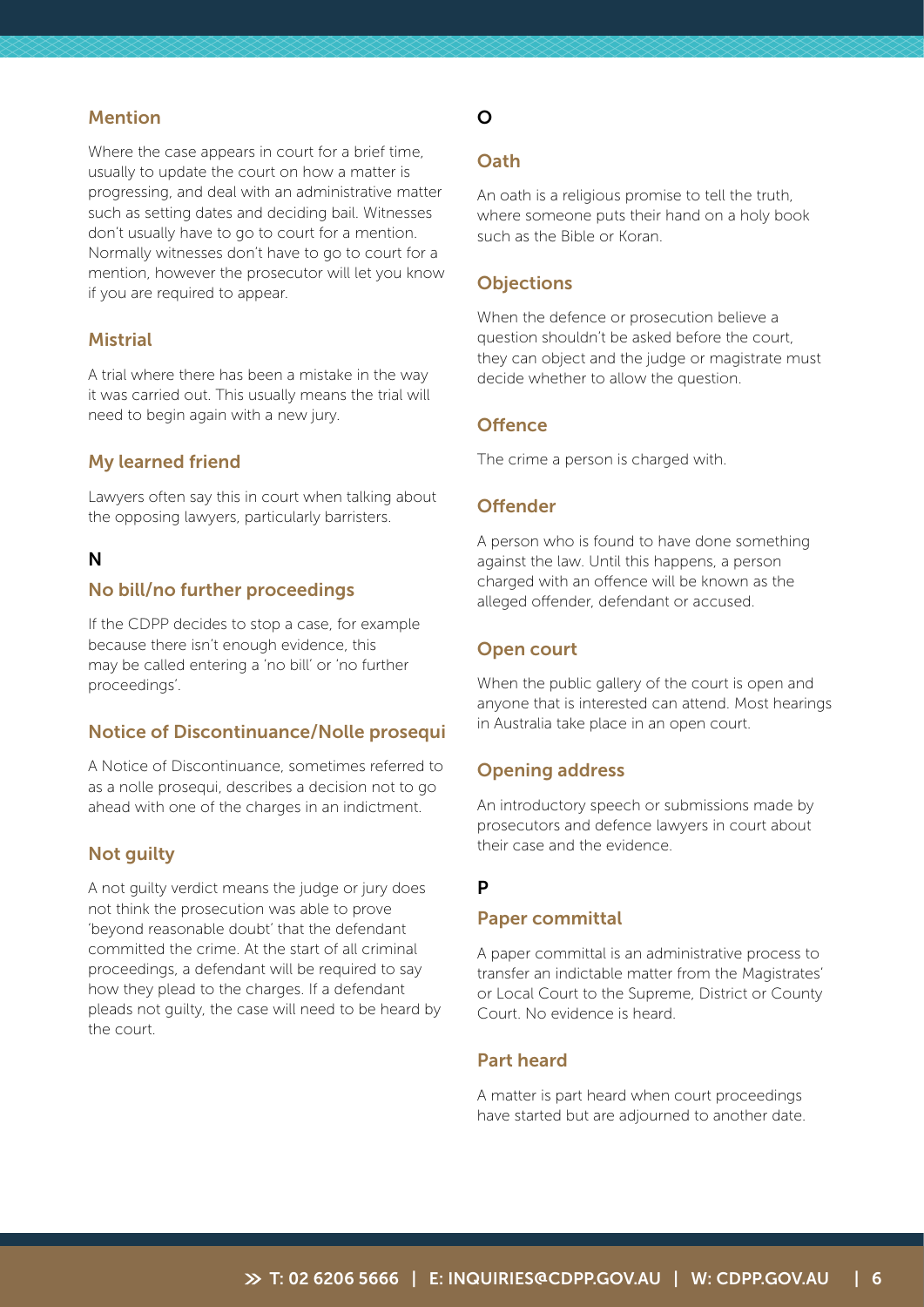#### Parties

There are generally two parties in a criminal matter: the prosecution or Crown and the accused or defence.

### Plea

When the accused person tells the court whether they are guilty or not guilty. If they plead guilty, a trial isn't needed and the matter goes to a sentencing hearing.

#### Plea negotiation

A plea negotiation is when lawyers for each party try to resolve a criminal charge before a case goes to trial.

#### Pre-sentence report

A report that helps the court decide an appropriate sentence for a person who has been found guilty or has pleaded guilty. It often includes information about the offender's background, including their upbringing and response to past court orders.

### Prima facie

Prima facie means 'on the face of it'. A prima facie case is one that has a greater possibility of success than not.

#### **Prosecutors**

Prosecutors are lawyers employed by the Commonwealth Director of Public Prosecutions.

#### Prosecution Counsel

A CDPP lawyer or private barrister who presents the prosecution's case in court on behalf of the CDPP.

### Public gallery

The public gallery is where your support person, family members, friends, journalists or other members of the public can sit. (See our going to court video to find out who's who in a typical courtroom.)

# Q

### Queen's Counsel (QC)

A Queen's Counsel is a senior barrister. See also Senior Counsel.

### Quash

When a higher court discharges or sets aside a decision made by a lower court. This is usually the result of an appeals' process.

# R

#### R

The letter 'R' commonly represents Regina, a Latin word for the Queen. In criminal proceedings, 'R' refers to the Crown or the Commonwealth.

### Re-trial

A new trial of the same matter. Retrials can happen after a mistrial, or because of a successful appeal to a higher court.

#### Right to review

There is generally no right to review the CDPP's decision not to proceed with a matter.

The only exceptions are in cases where it's been decided not to start, or to stop, proceedings relating to a child sexual abuse matter, where a child made the complaint. In this instance, the Director may be asked to review the decision.

- $\gg$  Before a decision is made, the victim is consulted and the matter is discussed by senior prosecutors within the CDPP.
- If a case doesn't go ahead, the reasons are always explained to victims.

#### Right to silence

This rule means a person accused of breaking the law doesn't have to say anything from the moment they are questioned by the police, to the end of the trial.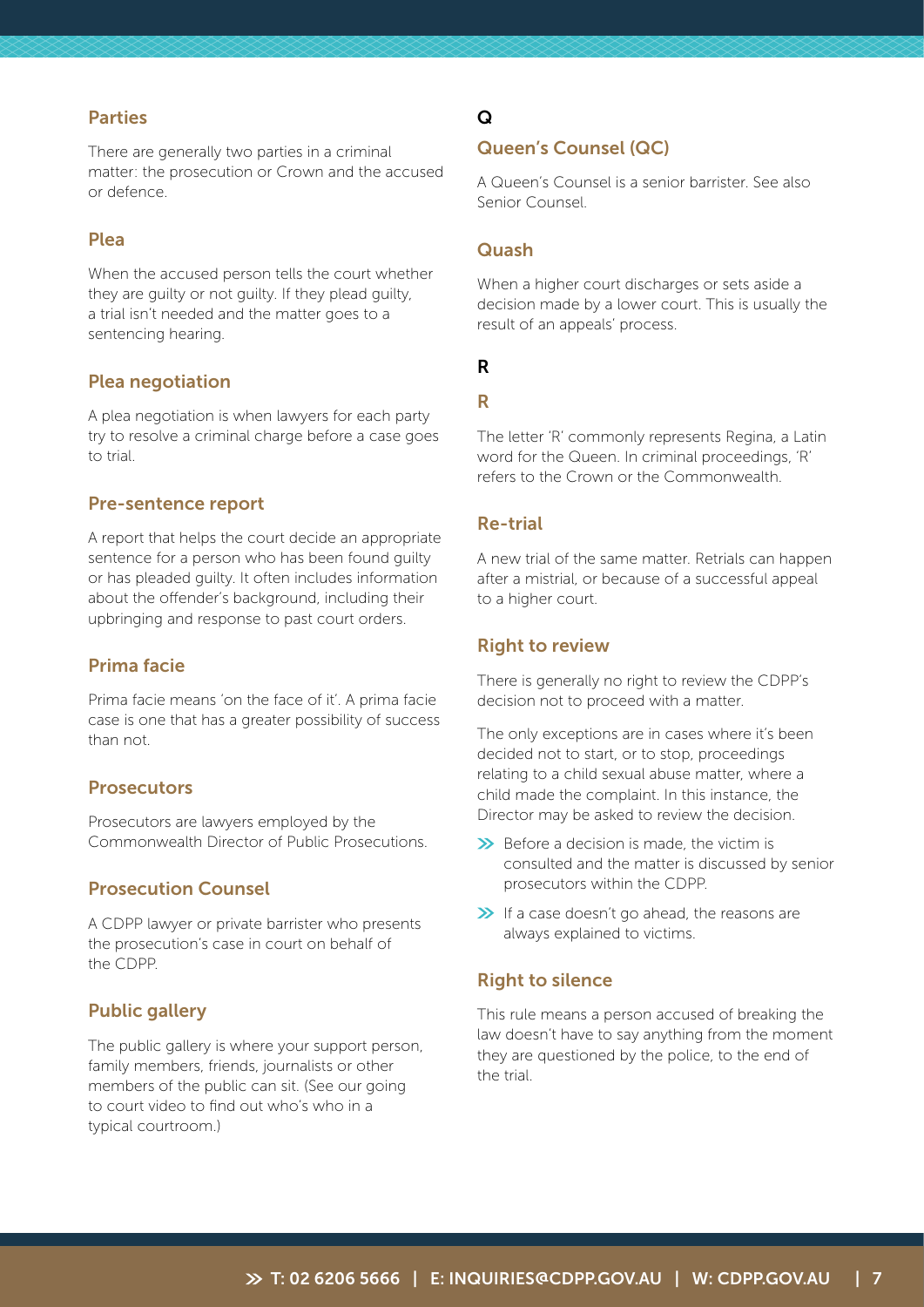# S

# Senior Counsel

Senior Counsel is a senior barrister. See also Queen's Counsel.

# Sentencing

Is when the judge or magistrate tells the offender the punishment they will get for breaking the law. A range of penalties can be given when someone is sentenced, including imprisonment, community service orders, good behaviour bonds and fines.

### Sheriff's Officer

An officer responsible for everyone's safety while they are at court.

# Statement of Facts

The Statement of Facts summarises what happened when the crime is said to have taken place. The facts are presented by the prosecutor and provided to the defence lawyer.

#### Subpoena

A court order to make a witness go to court to give evidence, and/or bring documents to court.

#### Summary hearing

A hearing in a lower court where all the evidence is heard only by a magistrate; there is no jury.

### Summary offence

A summary, or simple offence, is tried by a magistrate in the Local or District Court. Examples of summary offences include less serious cases of fraud and some drug offences.

#### Summing up

A judge's review of the evidence and explanation of the law for a jury.

#### Summons

An order from a lower court requires the accused to come to court to answer a charge. It is also known as a 'Court Attendance Notice'.

#### Support person

A support person might be a family member, friend or counsellor, who has helped the victim or witness prepare for court. They will usually go to court with them on the day of the hearing. (See our going to court video to find out who's who in a typical courtroom.)

#### Supreme Court

A higher court that hears more serious or indictable matters.

# T

#### **Transcript**

A typed copy of what was said in the court.

#### **Trial**

A hearing in a court where all the evidence is heard and a final decision is made about whether the accused committed the crime. In higher courts, a trial is carried out before a judge and jury. In lower courts, a trial is usually called a hearing and is heard before a magistrate without a jury.

# U

### Unanimous (verdict/decision)

A decision where all members of the jury agree that the accused is guilty or not guilty of an offence.

#### Undertaking

A promise made to the court by lawyers or by the accused. For example, when the accused enters into a bail undertaking, they agree to attend court when required and comply with any specific bail conditions.

#### Unrepresented

An accused person or defendant who doesn't have a lawyer.